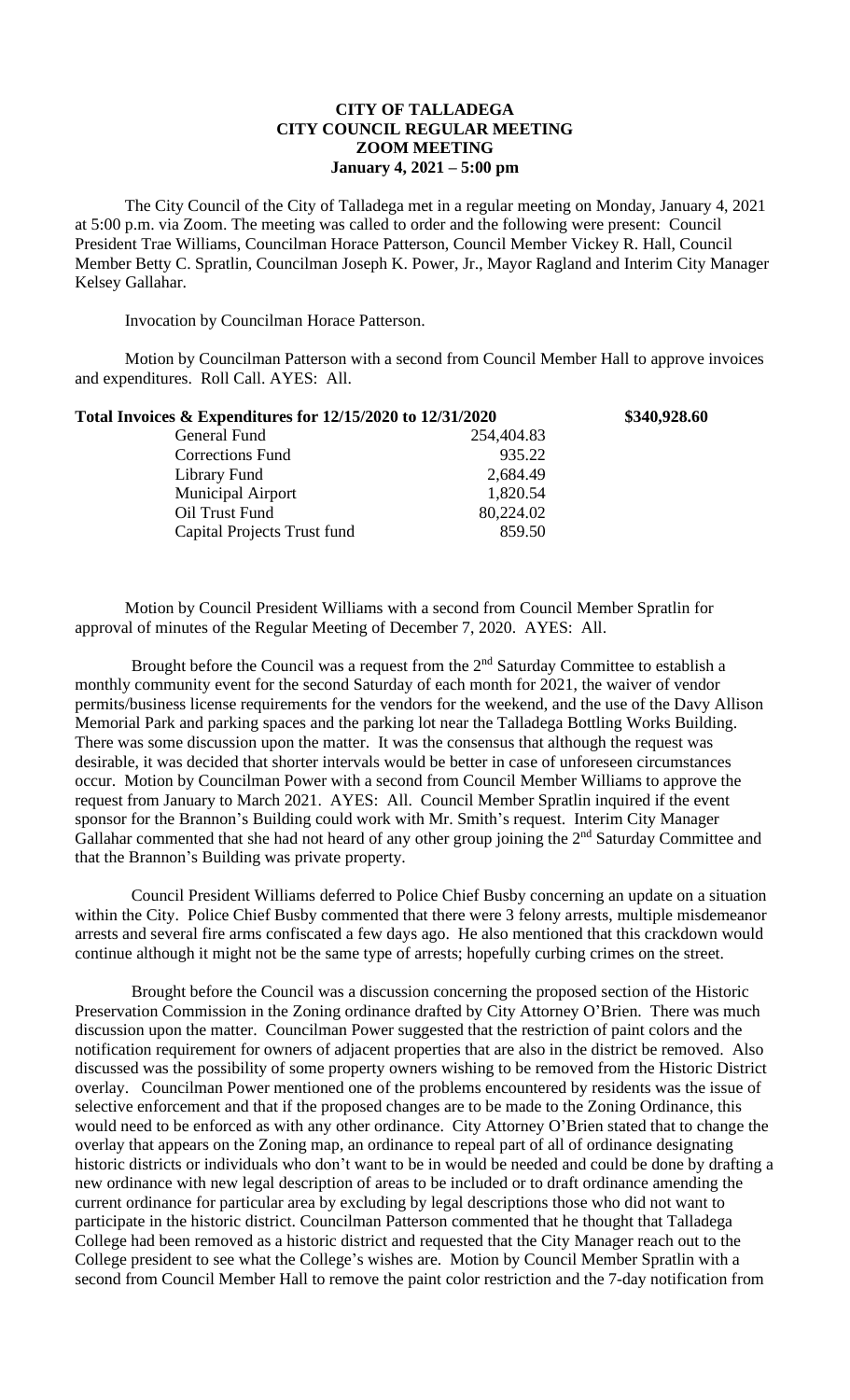the proposed ordinance and before the proposal is re-written, contact AIDB and Talladega College concerning their participation in the overlay. AYES: All. A committee consisting of Councilman Power and Council Member Spratlin was created to work directly with City Attorney O'Brien and Interim City Manager Gallahar concerning this issue.

A discussion concerning the water rate was brought before the Council. Interim City Manager Gallahar commented that Jackson Thornton has recommended in order to bring the City's current rates to the current standard; the City would need reduce the minimum usage by 1,000 gallons and increase volume metric rate by \$1.00 per thousand gallons and in end have a 0 minimum usage rate and an increase by \$3.00 by 2022. It was also mentioned that the last increase was in 2008. Councilman Power inquired if part of the rate increase will go toward supporting the additional debt that was taken on. Water and Sewer Director Fuller stated that it would but is not required for the additional debt. Councilman Power asked from Walter Lewis if it would support the previously approved \$17 million, but according to the rate study might \$35 million was needed. He also stated that he had never received the actual amount needed over time, when it was needed and what it was going to be for. Director Fuller commented that the projects were to increase the amount of water being produced at the water plant, additional storage and to improve the system to provide for any future industrial growth. Council President Williams stated that the minimum usage recommended from Walter Lewis does not correlate to Jackson Thornton's recommendation; stating that he would personally like to stay with the plan presented by Mr. Lewis. Council President Williams deferred to Mr. Lewis. Mr. Lewis stated that he did not have his presentation and has not had a chance to compare the two. Council President Williams requested a copy of Jackson Thornton's recommendation be sent to him. There was also some concern that the increase in the water bill would be a burden on the citizens and a sample bill was requested to be able to compare the difference.

David Andrews from CMS came before the Council concerning a Special Use Permit for Telecommunication Tower located at 606 Stone Ave. It was proposed that T-Mobile would remove all the existing antennas and replace them with 3 new antennas for a technology upgrade.

**Resolution #5210** allocating \$112,000 to be used for capital improvement project 2021 in the Police Department for enhancing investigative tools – immediate need concerning public safety; after approval state competitive bid law will be followed

Motion by Councilman Patterson with a second from Council President Williams for the approval of Resolution #5210. Roll Call. AYES: All.

**Resolution #5211** approving a special use permit for T-Mobile telecommunication tower located at 606 Stone Ave.

Motion by Councilman Patterson with a second from Council Member Hall for the approval of Resolution #5211. Roll Call. AYES: All.

Motion by Councilman Patterson with a second by Councilman Power to approve invoices and expenditures for the Water Department. AYES: All.

| Water Department Expenditures for 12/16/2020 to 12/22/2020 |            | \$206,766.43 |
|------------------------------------------------------------|------------|--------------|
| Water/Sewer Fund                                           | 206,766.43 |              |

Brought before the Council was the discussion concerning the setting of the starting salary and closing date for the City Manager. It was decided that the starting salary be set at \$85,000 subject to negotiation and education status. It was also decided that the closing date for applications was February 15<sup>th</sup> with applications to be sent to City Attorney O'Brien. Motion by Council President Williams with a second from Councilman Patterson to set the starting salary at \$85,000 subject to negotiation due to education status and job experience and the application closing date on February 15, 2021. AYES: All.

Interim City Manager Gallahar commented that there was a new tool on the City's website allowing citizens to submit a tip to the Police Department anonymously.

Councilman Patterson inquired about the status of the Chamber of Commerce's parking lot. Interim City Manager Gallahar stated that the caboose project was on the CIP and once approved will be started on that phase of it. It was also mentioned that the trees for the parking lot were at the nursery